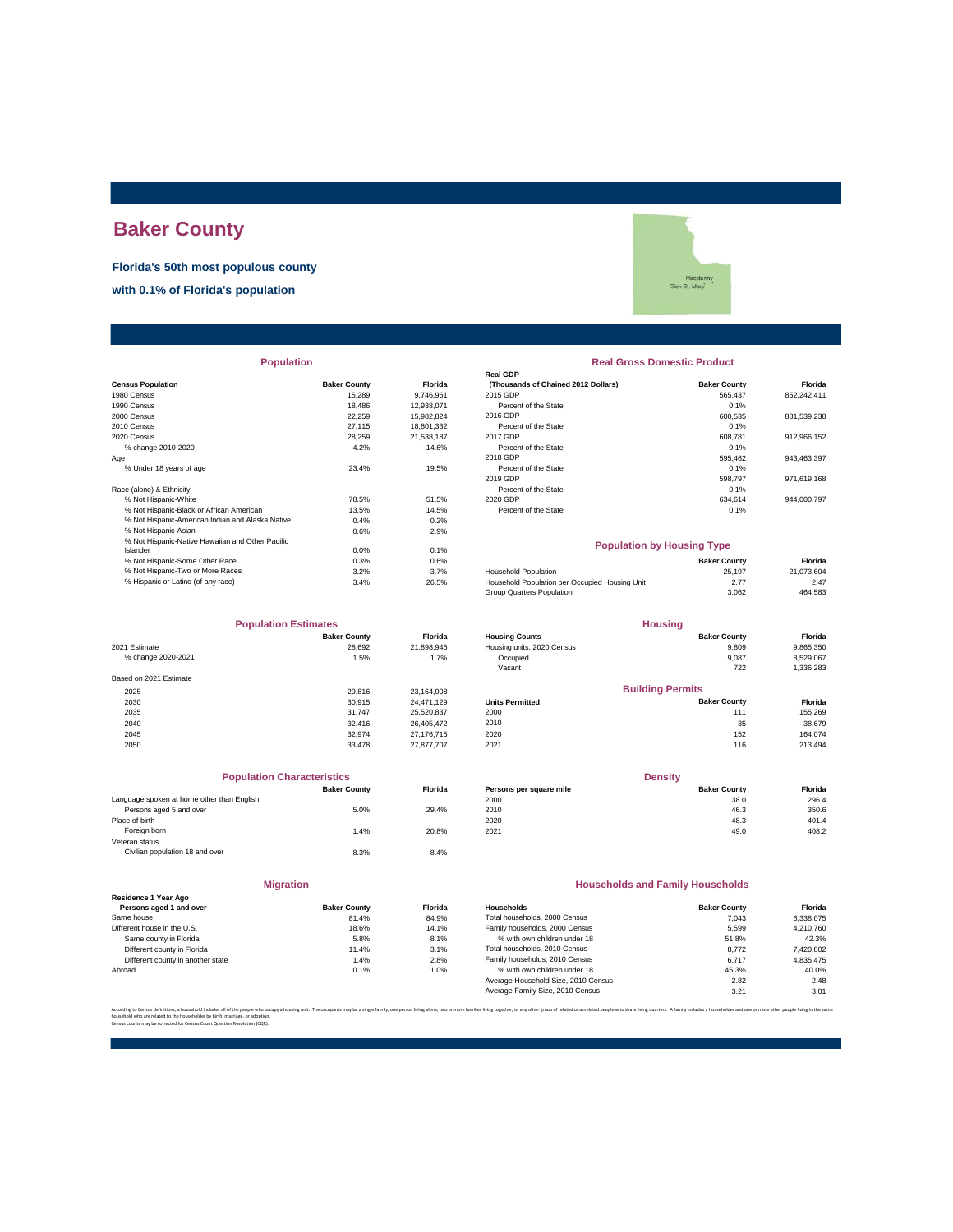### **Baker County**

|                                                                             |                     |                       | <b>Employment and Labor Force</b>                    |                      |                      |
|-----------------------------------------------------------------------------|---------------------|-----------------------|------------------------------------------------------|----------------------|----------------------|
| <b>Establishments</b>                                                       |                     |                       | <b>Establishments</b>                                |                      |                      |
| 2020                                                                        | <b>Baker County</b> | Florida               | % of All Industries, 2020                            | <b>Baker County</b>  | Florida              |
| All industries                                                              | 472                 | 763,854               | All industries                                       | 472                  | 763,854              |
| Natural Resource & Mining<br>Construction                                   | 5<br>73             | 5,514<br>77,720       | Natural Resource & Mining<br>Construction            | 1.1%<br>15.5%        | 0.7%<br>10.2%        |
| Manufacturing                                                               | 6                   | 21,822                | Manufacturing                                        | 1.3%                 | 2.9%                 |
| Trade, Transportation and Utilities                                         | 115                 | 145.853               | Trade, Transportation and Utilities                  | 24.4%                | 19.1%                |
| Information                                                                 | 6                   | 13,437                | Information                                          | 1.3%                 | 1.8%                 |
| <b>Financial Activities</b>                                                 | 35                  | 83,911                | <b>Financial Activities</b>                          | 7.4%                 | 11.0%                |
| Professional & Business Services                                            | 50                  | 187,348               | Professional & Business Services                     | 10.6%                | 24.5%                |
| Education & Health Services                                                 | 51                  | 87,764                | Education & Health Services                          | 10.8%                | 11.5%                |
| Leisure and Hospitality<br>Other Services                                   | 43<br>50            | 61,008<br>56,385      | Leisure and Hospitality<br>Other Services            | 9.1%<br>10.6%        | 8.0%<br>7.4%         |
| Government                                                                  | 32                  | 5,895                 | Government                                           | 6.8%                 | 0.8%                 |
|                                                                             |                     |                       |                                                      |                      |                      |
| <b>Average Annual Employment</b>                                            |                     |                       | <b>Average Annual Wage</b>                           |                      |                      |
| % of All Industries, 2020                                                   | <b>Baker County</b> | Florida               | 2020                                                 | <b>Baker County</b>  | Florida              |
| All industries                                                              | 7,615               | 8,453,489             | All industries                                       | \$36,251             | \$55,840             |
| Natural Resource & Mining                                                   | 4.5%                | 0.8%                  | Natural Resource & Mining                            | \$41.796             | \$37,710             |
| Construction                                                                | <b>NA</b>           | 6.7%                  | Construction                                         | NA                   | \$55,840             |
| Manufacturing<br>Trade, Transportation and Utilities                        | 33.0%<br>0.7%       | 4.5%<br>20.6%         | Manufacturing<br>Trade, Transportation and Utilities | \$33,043<br>\$36,967 | \$66,738<br>\$49,342 |
| Information                                                                 | 1.9%                | 1.5%                  | Information                                          | \$45,992             | \$93,360             |
| <b>Financial Activities</b>                                                 | 4.1%                | 6.9%                  | <b>Financial Activities</b>                          | \$41,189             | \$84,295             |
| Professional & Business Services                                            | 10.3%               | 16.1%                 | Professional & Business Services                     | \$35,592             | \$68,218             |
| Education & Health Services                                                 | 7.6%                | 15.3%                 | Education & Health Services                          | \$16,628             | \$55,099             |
| Leisure and Hospitality                                                     | 1.8%                | 11.9%                 | Leisure and Hospitality                              | \$30,554             | \$27,694             |
| Other Services                                                              | <b>NA</b>           | 3.0%                  | Other Services                                       | <b>NA</b>            | \$41,131             |
| Government                                                                  | 34.4%               | 12.5%                 | Government                                           | \$41,517             | \$58,821             |
| Industries may not add to the total due to confidentiality and unclassified |                     |                       |                                                      |                      |                      |
| Labor Force as Percent of Population                                        |                     |                       |                                                      |                      |                      |
| Aged 18 and Older                                                           | <b>Baker County</b> | Florida               | <b>Unemployment Rate</b>                             | <b>Baker County</b>  | Florida              |
| 2000                                                                        | 65.0%               | 64.2%                 | 2000                                                 | 3.0%                 | 3.8%                 |
| 2010                                                                        | 57.1%               | 61.8%                 | 2010                                                 | 11.0%                | 10.8%                |
| 2020                                                                        | 53.6%               | 58.6%                 | 2020                                                 | 5.4%                 | 8.2%                 |
| 2021                                                                        | 55.1%               | 59.0%                 | 2021                                                 | 3.7%                 | 4.6%                 |
|                                                                             |                     |                       | <b>Income and Financial Health</b>                   |                      |                      |
| Personal Income (\$000s)                                                    | <b>Baker County</b> | Florida               | Per Capita Personal Income                           | <b>Baker County</b>  | Florida              |
| 2000                                                                        | \$446.473           | \$472,851,789         | 2000                                                 | \$19,955             | \$29,466             |
| 2010                                                                        | \$704,838           | \$732,457,478         | 2010                                                 | \$26,040             | \$38,865             |
| 2011                                                                        | \$721,920           | \$771,409,454         | 2011                                                 | \$26,683             | \$40,482             |
| % change 2010-11                                                            | 2.4%                | 5.3%                  | % change 2010-11                                     | 2.5%                 | 4.2%                 |
| 2012                                                                        | \$731,442           | \$800,551,723         | 2012                                                 | \$27,031             | \$41,475             |
| % change 2011-12                                                            | 1.3%                | 3.8%                  | % change 2011-12                                     | 1.3%                 | 2.5%                 |
| 2013                                                                        | \$744,043           | \$802,975,701         | 2013                                                 | \$27,549             | \$41,069             |
| % change 2012-13                                                            | 1.7%                | 0.3%                  | % change 2012-13                                     | 1.9%                 | $-1.0%$              |
| 2014                                                                        | \$767,743           | \$861,412,339         | 2014                                                 | \$28,306             | \$43,388             |
| % change 2013-14                                                            | 3.2%                | 7.3%                  | % change 2013-14                                     | 2.7%                 | 5.6%                 |
| 2015<br>% change 2014-15                                                    | \$807,664<br>5.2%   | \$919,834,894         | 2015<br>% change 2014-15                             | \$29,523             | \$45,493             |
| 2016                                                                        | \$858,816           | 6.8%<br>\$954,069,719 | 2016                                                 | 4.3%<br>\$30,779     | 4.9%<br>\$46,253     |
| % change 2015-16                                                            | 6.3%                | 3.7%                  | % change 2015-16                                     | 4.3%                 | 1.7%                 |
| 2017                                                                        | \$909,393           | \$1,023,131,116       | 2017                                                 | \$32,185             | \$48,774             |
| % change 2016-17                                                            | 5.9%                | 7.2%                  | % change 2016-17                                     | 4.6%                 | 5.5%                 |
| 2018                                                                        | \$944,665           | \$1,087,188,628       | 2018                                                 | \$33,285             | \$51,150             |
| % change 2017-18                                                            | 3.9%                | 6.3%                  | % change 2017-18                                     | 3.4%                 | 4.9%                 |
| 2019                                                                        | \$993,237           | \$1,139,799,293       | 2019                                                 | \$33,913             | \$53,034             |
| % change 2018-19                                                            | 5.1%                | 4.8%                  | % change 2018-19                                     | 1.9%                 | 3.7%                 |
| 2020                                                                        | \$1,080,706         | \$1,209,995,921       | 2020                                                 | \$36,552             | \$55,675             |
| % change 2019-20                                                            | 8.8%                | 6.2%                  | % change 2019-20                                     | 7.8%                 | 5.0%                 |
| Earnings by Place of Work (\$000s)                                          |                     |                       | <b>Median Income</b>                                 |                      |                      |
| 2000                                                                        | \$200,324           | \$308,751,767         | Median Household Income                              | \$62,299             | \$57,703             |
| 2010                                                                        | \$320,332           | \$438,983,914         | Median Family Income                                 | \$74,470             | \$69,670             |
| 2011                                                                        | \$325,512           | \$450,498,606         |                                                      |                      |                      |
| % change 2010-11                                                            | 1.6%                | 2.6%                  | Percent in Poverty, 2020                             |                      |                      |
| 2012                                                                        | \$330,798           | \$468,410,475         | All ages in poverty                                  | 12.8%                | 12.4%                |
| % change 2011-12                                                            | 1.6%                | 4.0%                  | Under age 18 in poverty                              | 17.3%                | 17.2%                |
| 2013                                                                        | \$331,306           | \$482,898,301         | Related children age 5-17 in families in poverty     | 18.6%                | 16.5%                |
| % change 2012-13                                                            | 0.2%                | 3.1%                  |                                                      |                      |                      |
| 2014                                                                        | \$339,970           | \$512,375,290         | <b>Personal Bankruptcy Filing Rate</b>               |                      |                      |
| % change 2013-14                                                            | 2.6%                | 6.1%                  | (per 1,000 population)                               | <b>Baker County</b>  | Florida              |
| 2015                                                                        | \$356,617           | \$544,408,719         | 12-Month Period Ending December 31, 2020             | 1.24                 | 1.66                 |
| % change 2014-15                                                            | 4.9%                | 6.3%                  | 12-Month Period Ending December 31, 2021             | 1.12                 | 1.38                 |
| 2016<br>% change 2015-16                                                    | \$371,035<br>4.0%   | \$569,769,284<br>4.7% | State Rank<br>NonBusiness Chapter 7 & Chapter 13     | 26                   | <b>NA</b>            |
| 2017                                                                        | \$395,568           | \$603,668,170         |                                                      |                      |                      |
| % change 2016-17                                                            | 6.6%                | 5.9%                  | Workers Aged 16 and Over                             | <b>Baker County</b>  | Florida              |
| 2018                                                                        | \$408,291           | \$639,620,451         | Place of Work in Florida                             |                      |                      |
| % change 2017-18                                                            | 3.2%                | 6.0%                  | Worked outside county of residence                   | 50.2%                | 18.1%                |
| 2019                                                                        | \$405,462           | \$671,553,148         | Travel Time to Work                                  |                      |                      |
| % change 2018-19                                                            | $-0.7%$             | 5.0%                  | Mean travel time to work (minutes)                   | 32.4                 | 27.9                 |
| 2020                                                                        | \$430,338           | \$688,764,753         |                                                      |                      |                      |
| % change 2019-20                                                            | 6.1%                | 2.6%                  |                                                      |                      |                      |

**Page 2**